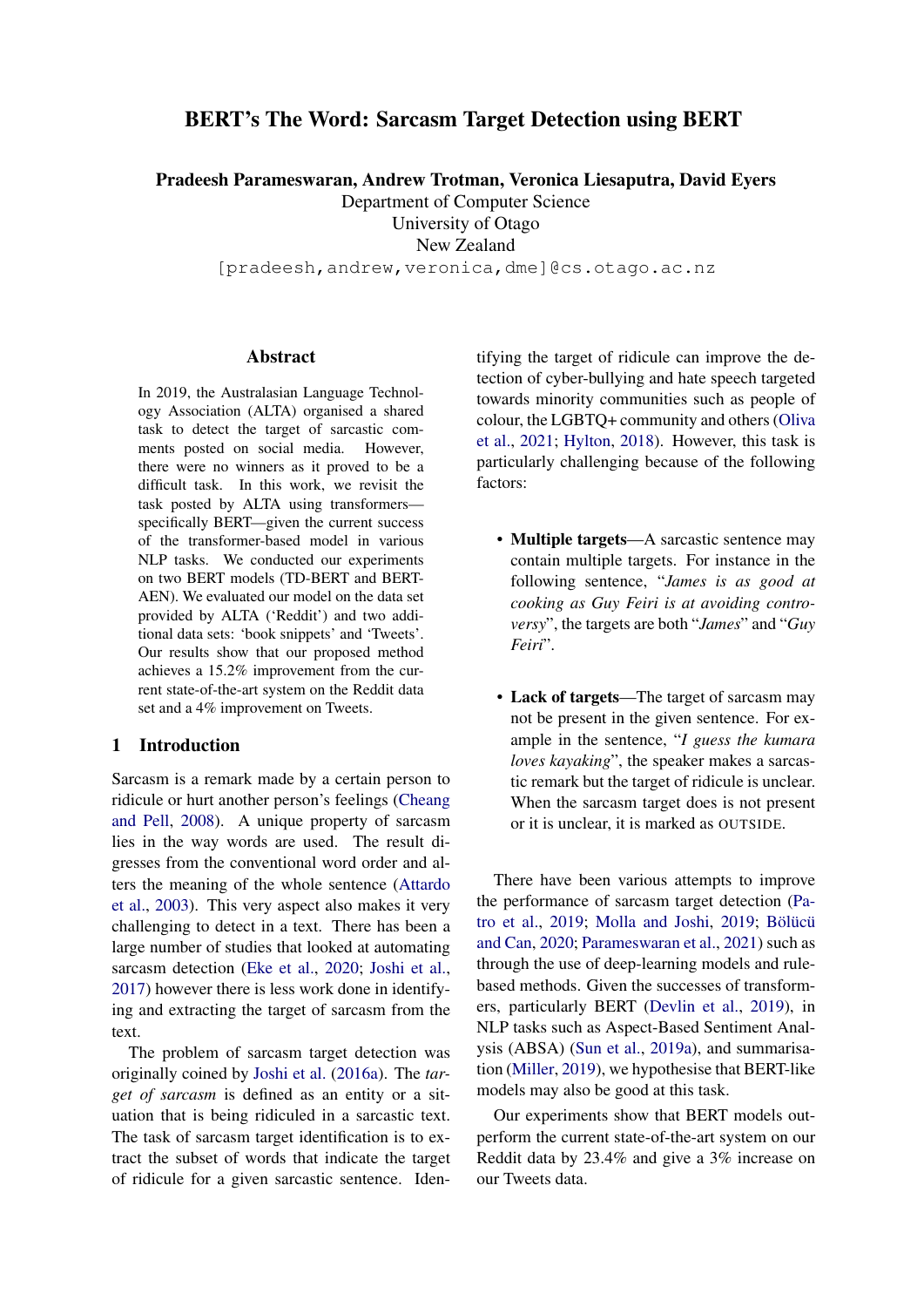### 2 Related Work

Sarcasm detection (i.e., distinguishing sarcastic texts from non-sarcastic texts) is widely studied in computational linguistics. [Eke et al.](#page-5-1) [\(2020\)](#page-5-1); [Joshi et al.](#page-5-2) [\(2017\)](#page-5-2) have presented a comprehensive overview in this field. To summarise, there are several approaches: semi-supervised learning [\(Bamman and Smith,](#page-5-8) [2015;](#page-5-8) [Bharti et al.,](#page-5-9) [2015;](#page-5-9) [Ling and Klinger,](#page-5-10) [2016;](#page-5-10) [Ghosh and Muresan,](#page-5-11) [2018\)](#page-5-11), deep learning [\(Ghosh and Veale,](#page-5-12) [2016;](#page-5-12) [Agrawal and An,](#page-4-1) [2018;](#page-4-1) [Hazarika et al.,](#page-5-13) [2018;](#page-5-13) [Mar](#page-5-14)[tini et al.,](#page-5-14) [2018;](#page-5-14) [Liu et al.,](#page-5-15) [2019\)](#page-5-15), and lately, with the advancement of transformers, researchers have used transformers to distinguish sarcastic texts from non-sarcastic texts [\(Baruah et al.,](#page-5-16) [2020;](#page-5-16) [Av](#page-5-17)[varu et al.,](#page-5-17) [2020;](#page-5-17) [Potamias et al.,](#page-6-5) [2020\)](#page-6-5).

Little work has been done to detect the target of sarcasm—in spite of the Australasian Language Technology Association (ALTA) organising a shared task challenge to encourage researchers to tackle this problem [\(Molla and Joshi,](#page-6-2) [2019\)](#page-6-2). The approaches taken in prior work include a rule-based system that looks at Part-of-Speech (PoS) [\(Joshi et al.,](#page-5-18) [2016b\)](#page-5-18), deep learning [\(Patro](#page-6-1) [et al.,](#page-6-1) [2019\)](#page-6-1), and an ensemble of machine learning and deep learning classifiers [\(Parameswaran](#page-6-3) [et al.,](#page-6-3) [2021\)](#page-6-3). To the best of our knowledge, there is no research exploring the use of BERT models for sarcasm target detection, but we note that [Parameswaran et al.](#page-6-3) [\(2021\)](#page-6-3) used embeddings from BERT, but not the transformer.

BERT has shown success in Aspect-Extraction (AE) within ABSA tasks [\(Xu et al.,](#page-6-6) [2019;](#page-6-6) [Hoang](#page-5-19) [et al.,](#page-5-19) [2019\)](#page-5-19). Our task is similar to Aspect-Extraction, but in our task, the targets may be absent from the given text, which makes it challenging. We consider two models from the ABSA literature for our experiments: TD-BERT [\(Gao et al.,](#page-5-20) [2019\)](#page-5-20) and BERT-AEN [\(Song et al.,](#page-6-7) [2019\)](#page-6-7). Initially our choice was guided by the fact that BERT-AEN works well with a smaller data set [\(Gao](#page-5-20) [et al.,](#page-5-20) [2019\)](#page-5-20) and we chose TD-BERT as our second option as we have noticed similiar performance to BERT-AEN with a much simpler architecture by just extending it to include the aspect. Our choice to use these models is further motivated by the availability of a public repository<sup>[1](#page-1-0)</sup> with standard implementations using *PyTorch*[2](#page-1-1) (and therefore ease of reproducibility of our experiments).

<span id="page-1-0"></span><sup>1</sup> https://github.com/songyouwei/ABSA-PyTorch/

<span id="page-1-1"></span>

<span id="page-1-2"></span>

|                      | Tweets | <b>Books</b> | Reddit |
|----------------------|--------|--------------|--------|
| Sentences            | 224    | 506          | 950    |
| Avg. sentence length | 13.06  | 28.47        | 25.30  |
| Avg. target length   | 2.08   | 1.6          | 2.8    |
| $\%$ OUTSIDE         | 10%    | 5%           | 35%    |

<span id="page-1-3"></span>

Figure 1: The architecture of BERT-AEN [\(Song et al.,](#page-6-7) [2019\)](#page-6-7) (left) and TD-BERT [\(Gao et al.,](#page-5-20) [2019\)](#page-5-20) (right)

We also note that [Mukherjee et al.](#page-6-8) [\(2021\)](#page-6-8) used the ABSA-PyTorch repository as the basis for reproducing the results of ABSA approaches.

### 3 Data Set

We consider the data sets released by [Joshi et al.](#page-5-18) [\(2016b\)](#page-5-18) and [Molla and Joshi](#page-6-2) [\(2019\)](#page-6-2). The sets consist of three different kinds of data: Tweets (*Tweets*), book snippets (*Books*) and also Reddit posts (*Reddit*). Table [1](#page-1-2) shows the details of the collections.

### 4 Methodology

When predicting the target of sarcasm, like others [\(Patro et al.](#page-6-1) [\(2019\)](#page-6-1) and [Parameswaran](#page-6-3) [et al.](#page-6-3) [\(2021\)](#page-6-3)), we formulated the problem as a sequence labelling problem. We first represent a sarcastic sentence  $(S)$  as a sequence of words  $\{w_1, w_2, \ldots, w_N\}$ . We then append each word with a label indicating if it is a potential target. Consider the following example, "*He is a good cook*" with '*He*' as the potential target. The sentence is represented as {*'He'*, *'is'*, *'a'*, *'good'*, *'cook'*} and its label sequence is  $\{ He'_{T}$ , *'is'*<sub>ø</sub>, *'a'*<sub>ø</sub>, *'good'*<sub>ø</sub>, *'cook'*<sup>ø</sup>}, where T is a potential target and  $\varphi$  is not. We feed both of these sequences as training input for our two BERT models (TD-BERT and BERT-AEN).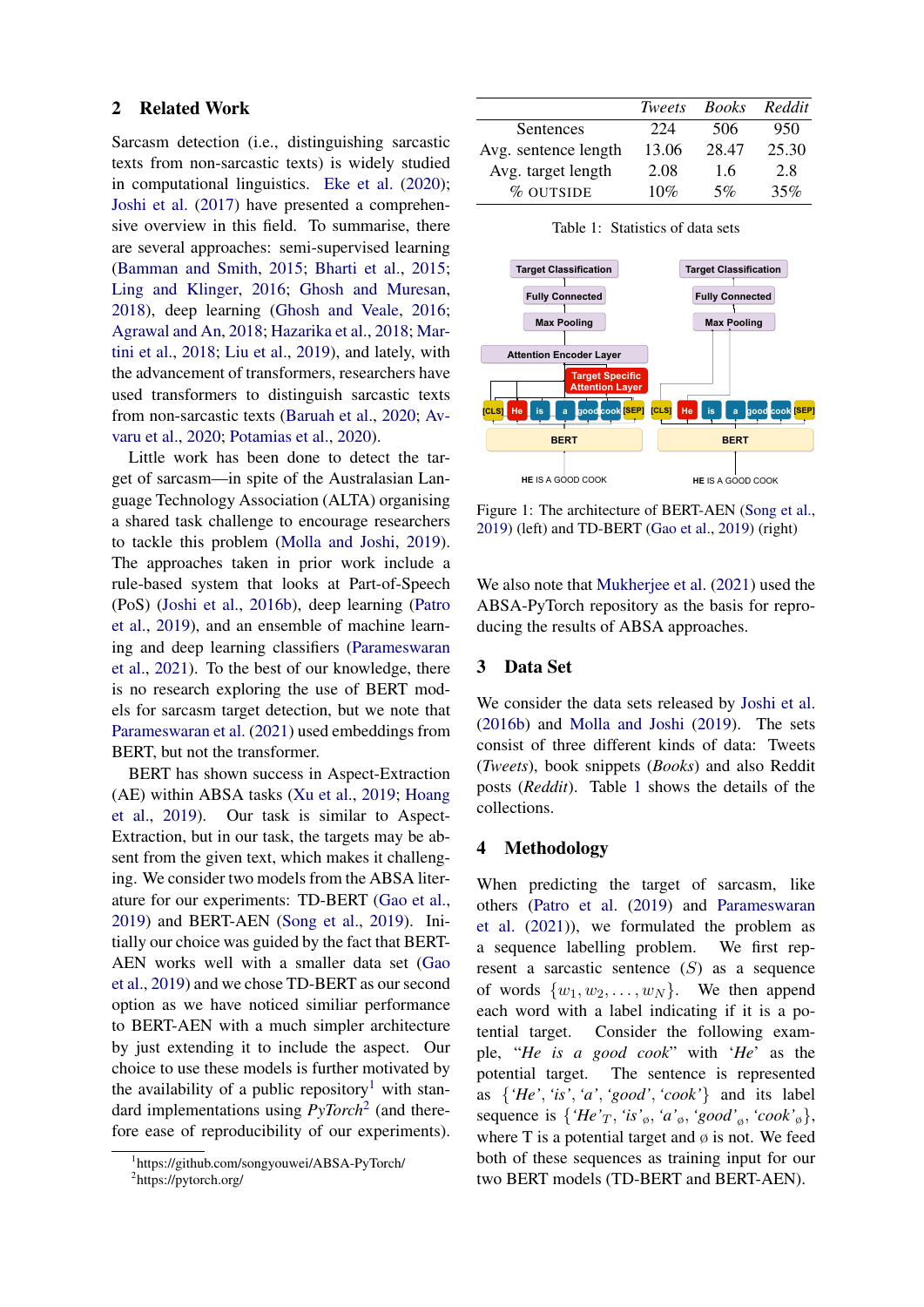<span id="page-2-0"></span>

| Model                                  | Tweets            | <b>Books</b>                                          | Reddit            |
|----------------------------------------|-------------------|-------------------------------------------------------|-------------------|
| Baseline 1 (Patro et al., 2019)        |                   | $0.831 \pm 0.156$ $0.865 \pm 0.188$ $0.623 \pm 0.261$ |                   |
| Baseline 2 (Parameswaran et al., 2021) |                   | $0.860 \pm 0.165$ $0.879 \pm 0.194$ $0.715 \pm 0.260$ |                   |
| <b>TD-BERT</b>                         | $0.849 \pm 0.123$ | <b>0.881</b> $\pm$ 0.195 0.663 $\pm$ 0.245            |                   |
| <b>BERT-AEN</b>                        | $0.848 \pm 0.102$ | $0.864 \pm 0.172$                                     | $0.689 \pm 0.274$ |
| TD-BERT $(PT)$                         | $0.891 \pm 0.153$ | $NA^{\dagger}$                                        | $0.824 \pm 0.303$ |
| <b>BERT-AEN</b> (PT)                   | $0.880 \pm 0.183$ | $NA^{\dagger}$                                        | $0.785 \pm 0.299$ |

Table 2: Results of our experiments. The figures in each case indicate the mean DICE score and standard deviation. *PT* denotes that the model is further trained to understand the nuances of the data set. † denotes that the scores for non-*PT* and *PT* models are the same as we did not further train BERT on *Books*.

Since we are classifying whether each word in a sentence is a potential target of sarcasm, the first word of the sequence is appended with a unique [CLS] token which is used by BERT for classification tasks. As shown in Figure [1,](#page-1-3) in order to train the model, we transform the given sentence (S) into  $[CLS] + S + [SEP]$  and  $[CLS] +$  $w_k$  + [SEP] along with the label,  $w_k$ , where k is  ${1...N}$ . As there can be multiple potential target terms, we introduce a max-pooling operation to the two BERT models. This takes into consideration which candidate targets are the best before it gets fed into the fully connected layer. Finally, we use a softmax layer in order to classify whether the current word is a potential target of sarcasm or not. We use  $BERT_{Base}$  [\(Devlin et al.,](#page-5-6) [2019\)](#page-5-6) as our pre-trained model.

We briefly explain the architecture of the TD-BERT and BERT-AEN models below:-

• BERT-AEN [\(Song et al.,](#page-6-7) [2019\)](#page-6-7)—This model uses an attention encoder network to model the semantic interaction between the whole sentence and the potential target. The Target Specific Attention Layer is introduced so that it can compute the hidden states of the input embedding. The attentional encoder layer has two submodules: multi-head attention (MHA) and point-wise convolution transformation (PCT). The MHA performs multiple attention functionality that provides introspective context words modelling and perceptive target word modelling. According to [Song et al.](#page-6-7) [\(2019\)](#page-6-7), this is a lightweight solution as opposed to using LSTM. Then, PCT transforms the contextual information from MHA by incorporating context-perceptive target words. Additionally, BERT-AEN uses label smoothing regularisation (LSR) in the loss function. LSR reduces overfitting by replacing the 0 and 1 targets for the classifier with smoothed values (such as 0.1 and 0.9, respectively). This works well in our situation, where we have a limited amount of data.

• TD-BERT [\(Gao et al.,](#page-5-20) [2019\)](#page-5-20)—TD-BERT's architecture closely resembles that of BERT. The key difference is that TD-BERT incorporates the potential target information in its classification input, as described above.

Given the small number of sentences in our data sets, and the domain specific language used in *Reddit* and *Tweets*, we initially trained BERT<sub>Base</sub> to additionally understand the nuances of language use in those domains [\(Sun et al.,](#page-6-9) [2019b\)](#page-6-9). To do this we sampled 150,000 posts from Khodak's Reddit data set [\(Khodak et al.,](#page-5-21) [2017\)](#page-5-21) for *Reddit* and 100,000 tweets from The Edinburgh Twitter Cor-pus (Petrović et al., [2010\)](#page-6-10) for *Tweets*. We further pre-trained  $BERT_{Base}$  as a Mask Language Modelling task. We followed the recommendation of [\(Devlin et al.,](#page-5-6) [2019\)](#page-5-6), by masking 15% of all input tokens randomly. Additionally, we took the necessary steps to ensure that the sentences found in *Reddit* and *Tweets* were removed from Khodak's Reddit and the Edinburgh Twitter Corpus before training. We did no additional training for *Books* because BERT<sub>Base</sub> has already been trained on such content [\(Devlin et al.,](#page-5-6) [2019\)](#page-5-6).

We reserved 10% of our training set for the purpose of fine-tuning parameters. The best parameters we found were a batch size of 32, a maximum sequence length of 128, the maximum predictions per sequence being 20, and a learning rate of 10<sup>-5</sup>.

Once we had trained the models for *Reddit* and *Tweets*, we then fine-tuned both of our BERT models to each of our three data sets using the training data provided in those data sets. We set the number of epochs to 3 and the *learning rate* to be 10−<sup>5</sup>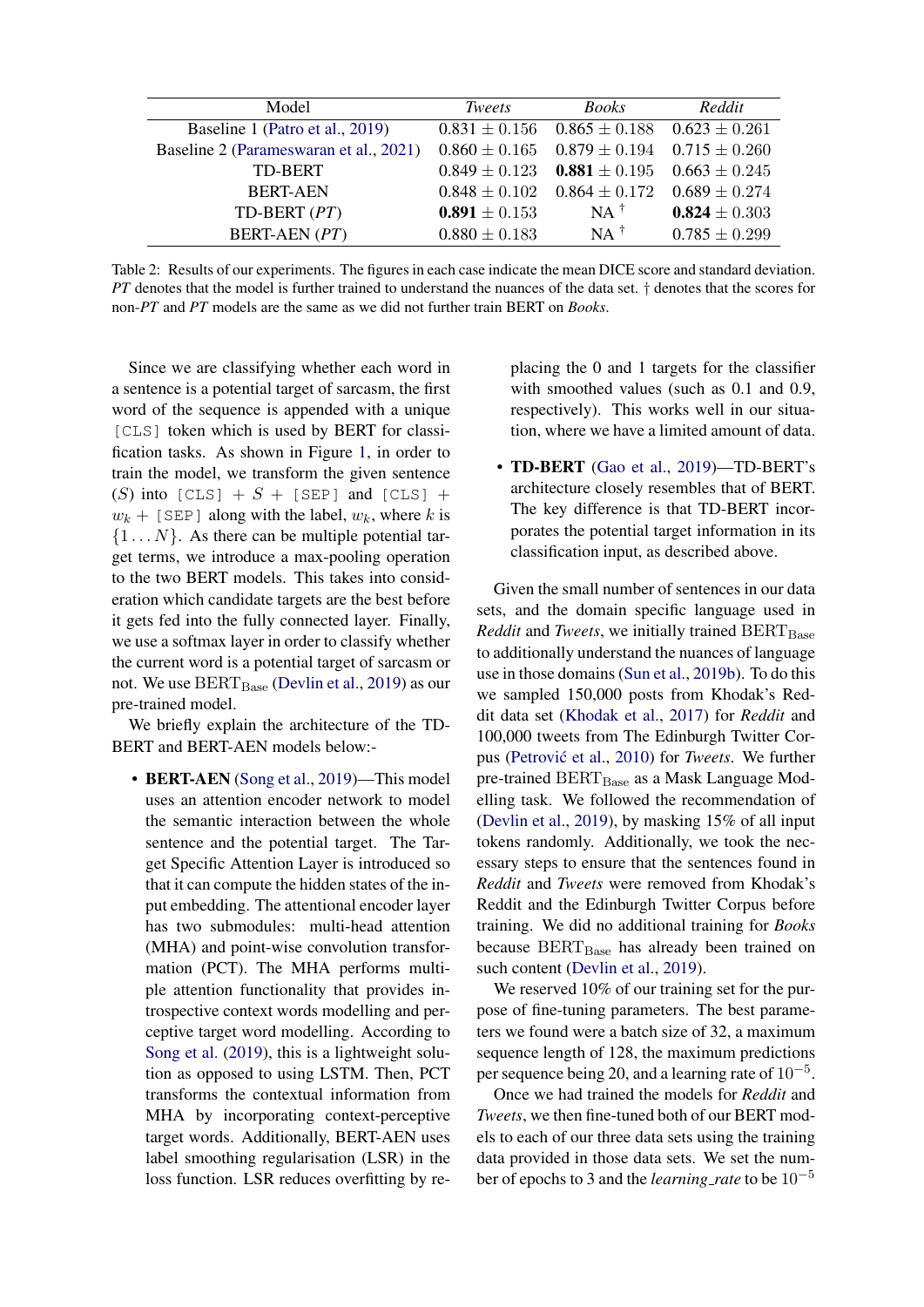following the recommendation from [Devlin et al.](#page-5-6) [\(2019\)](#page-5-6).

# 5 Experimental Setup

We ran our experiments on an Intel Xeon E5-2690 v3 @ 2.00 GHz CPU with an NVIDIA Tesla T4 (CUDA Version 11.2, Driver Version 460.73) running on Debian 10 (Buster). We forked commit 9acab7e of ABSA-PyTorch and modified it to suit our task. Our source code can be found on our GitHub page. $3$ 

We consider the current state-of-the-art models from [Patro et al.](#page-6-1) [\(2019\)](#page-6-1) and [Parameswaran et al.](#page-6-3) [\(2021\)](#page-6-3) as baselines for this task, that we called Baseline 1 and Baseline 2, respectively. We implemented the approaches of each author and compared our results to theirs. A one-way ANOVA showed no statistically significant difference at the 0.05 level, providing confidence in our implementations of their approaches.

We use DICE score to measure the accuracy as it has been used in past works [\(Joshi et al.,](#page-5-3) [2016a;](#page-5-3) [Molla and Joshi,](#page-6-2) [2019\)](#page-6-2). All the results reported used five-fold cross-validation.

# 6 Results

We report our results in Table [2.](#page-2-0) It is not surprising that training BERT improves results for *Reddit* and *Tweets* as the model has learned the nuances of language used on those platforms [\(Sun et al.,](#page-6-9) [2019b\)](#page-6-9). From our experimental results, training TD-BERT gives a 15.2% improvement on stateof-the-art for *Reddit*, but only a modest improvement of 4% for *Tweets* and 0.22% for *Books*.

Surprising to us, TD-BERT performs best in all our tasks. We believe that the simple method of just incorporating a target's position helped the model to better understand the context of the sentences. Although the multiple attention mechanisms in BERT-AEN could be expected to outperform TD-BERT, it is unclear why this is not the case in our experimental results. One possible explanation is that the data set is small and the model has learned more noise. We leave for future work the exploration using larger data sets.

## 6.1 Evaluation on Kaggle

In addition to evaluating our models on the three data sets, we ran our best performing model (TD-BERT (*PT*)) on the data from the ALTA 2019

<span id="page-3-1"></span>

| System                      | Public            | Private           |
|-----------------------------|-------------------|-------------------|
| Baseline 1                  | 0.466             | 0.514             |
| (Patro et al., 2019)        |                   |                   |
| Baseline 2                  | 0.493             | 0.548             |
| (Parameswaran et al., 2021) |                   |                   |
| Always OUTSIDE              | $0.367^{\dagger}$ | $0.349^{\dagger}$ |
| Powers                      | $0.386^{\dagger}$ | $0.333^{\dagger}$ |
| Orangutan                   | $0.371^{\dagger}$ | $0.292^{\dagger}$ |
| Pronouns                    | $0.209^{\dagger}$ | $0.225^{\dagger}$ |
| Ours (TD-BERT (PT))         | 0.501             | 0.562             |

Table 3: Evaluation on Kaggle Public and Private portions of the data set. † denotes a method that was included within the 2019 ALTA Shared Task Challenge

Shared Task, as seen on Kaggle. This allowed us to examine the generalisability of our solution *in the wild*. Table [3](#page-3-1) presents our results and the results from previously published runs. A one-way ANOVA-test of our model with Baseline 1 and Baseline 2 did not find any statistically significant difference at the  $p < 0.05$  level. However, our approach beats all the participants' runs (*Powers* and *Orangutan*) and the two baselines provided by the Shared Task (*Always* OUTSIDE, which always outputs 'no target', and *Pronouns*, which extracts and outputs the pronouns) at the  $p < 0.05$  level.

We further investigated the Kaggle score as our model's DICE score is much lower than the DICE score that we obtained in the other three datasets. First, we validated the scores in Table [2](#page-2-0) by uploading our test portion to a private Kaggle contest and evaluating our run. The Kaggle score matched that in the table, giving confidence that our implementation of DICE is correct.

Next, we augmented our sentences with the subreddit information from [Khodak et al.](#page-5-21) [\(2017\)](#page-5-21) and compared that to the annotated public portion of *Reddit*. We observe that 23% of the private portion's subreddits are not in the public portion. We hypothesise that the model has learned the nuances of the subreddits it has seen, but cannot generalise this across all subreddits. However, we do not have the ground truth, so cannot form any solid conclusions.

# 6.2 Computational Costs

Figure [2](#page-4-2) illustrates the comparisons of our chosen models' run-time and evaluation time on all three of the data sets. We can see that the much simpler TD-BERT performs faster than BERT-AEN in all the cases. The training and evaluation time for

<span id="page-3-0"></span><sup>3</sup> https://github.com/prasys/ABSA-PyTorch/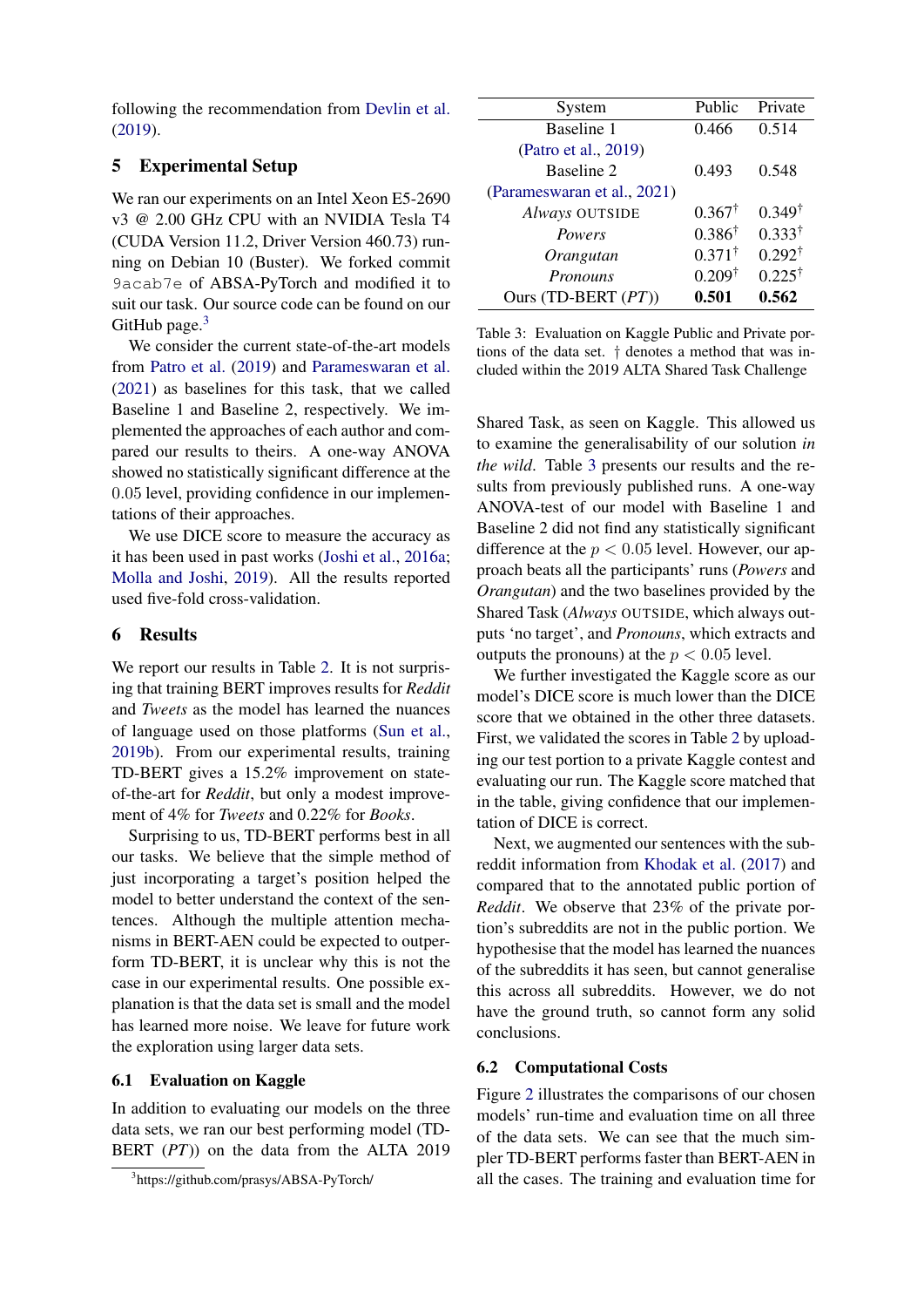<span id="page-4-2"></span>

Figure 2: TD-BERT and BERT-AEN training time (left) and run time (right) comparison

non *PT* models are very similar to the *PT* ones. However, it is worth noting that training further on the *Reddit* data set took 336 minutes, and for *Tweets* took 240 minutes. We believe that the performance gain for both data sets easily justifies this modest training time. [Hao et al.](#page-5-22) [\(2019\)](#page-5-22) suggested that running more epochs can improve performance but we leave this for future work.

## 6.3 Failure Analysis

Compared to the untrained  $BERT_{Base}$ , we believe that our trained  $\text{BERT}_{\text{Base}}$  can better understand the language used in various subreddits, where there are often novel words being coined. Consider the following example from the training set, "*Yeah, an ice cream is so much less creative than a pokeball with eyes*" (target in bold). The further trained model predicted a partially correct answer of *"pokeball"* but the out of the box model missclassified this sentence, returning OUTSIDE.

However, there are instances where we did not obtain the correct target, regardless of the BERT model or any additional training and fine-tuning. For example, *"Yeah 0i have an i5 520m and Intel HD and you know, it really bugs the hell out of me when my fps goes below 20 like come on"*. The annotators mark it as OUTSIDE but both of our models predicted *"I"*, we believe the answer to be *"Intel HD"* as well as *"i5 520m"*.

In *Reddit*, the standard deviation of the DICE scores is higher than in the other data sets. This lends further evidence to our hypothesis that domain (subreddit) specific language is learned in training, and is not easily generalised. [Patro et al.](#page-6-1) [\(2019\)](#page-6-1) has demonstrated that a PoS tagger can help improve the quality of a sarcasm target detector, and we believe it might help here too. We leave the exploration of this for future work.

# 7 Conclusion

We presented our approach to sarcasm target detection. We used two different publicly available BERT models: TD-BERT and BERT-AEN, and fine-tuned them to the task using extra examples of data from the domains we explore. Finally, we evaluated our models on three publicly available data sets: *Tweets*, *Books*, and *Reddit*. Our empirical results show that this approach outperforms the current state-of-the-art on all three data sets.

Despite setting a strong baseline, we believe that there remains plenty of room for further work in this area. Firstly, we conducted our experiments on a small data set, therefore our proposed methodology needs to be tested when applied to a larger data set. Secondly, the use of user profiles, user history, context, and so on, might improve performance for *Reddit* and *Tweets* as detecting sarcasm is a difficult task and it requires more than content alone. Some users are more prone to sarcastic quips than others, and that could be mined from a person's past posts [\(Marwick and](#page-5-23) [Boyd,](#page-5-23) [2011\)](#page-5-23).

#### Acknowledgements

This material is based upon work supported by the Google Cloud Research Credits program with the award GCP19980904.

#### References

- <span id="page-4-1"></span>Ameeta Agrawal and Aijun An. 2018. [Affective rep](https://doi.org/10.1145/3209978.3210148)[resentations for sarcasm detection.](https://doi.org/10.1145/3209978.3210148) In *41st International ACM SIGIR Conference on Research and Development in Information Retrieval, SIGIR 2018*, pages 1029–1032.
- <span id="page-4-0"></span>Salvatore Attardo, Jodi Eisterhold, Jennifer Hay, and Isabella Poggi. 2003. Multimodal markers of irony and sarcasm.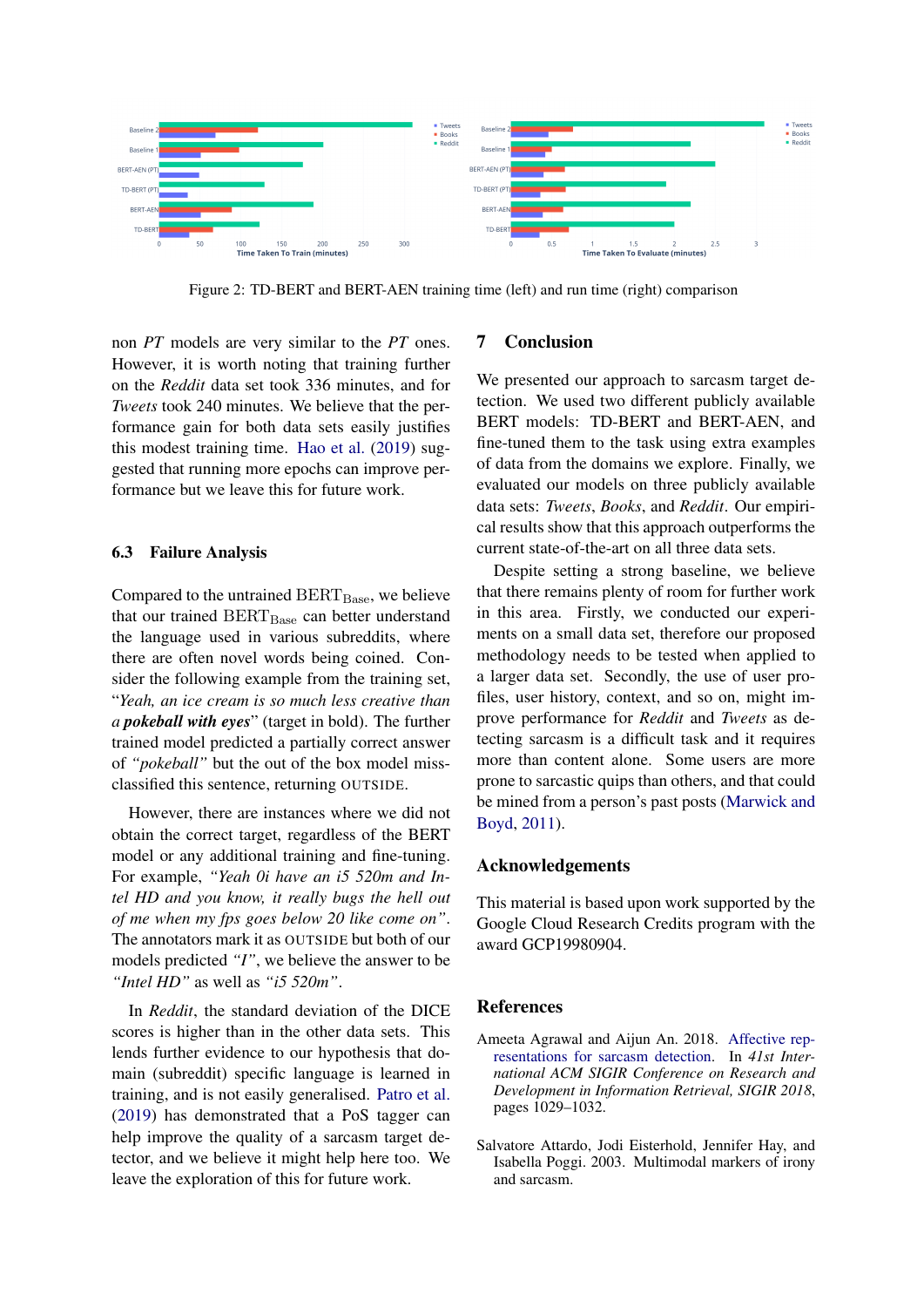- <span id="page-5-17"></span>Adithya Avvaru, Sanath Vobilisetty, and Radhika Mamidi. 2020. Detecting sarcasm in conversation context using transformer-based models. In *Proceedings of the Second Workshop on Figurative Language Processing*, pages 98–103.
- <span id="page-5-8"></span>David Bamman and Noah A. Smith. 2015. Contextualized sarcasm detection on twitter. In *Proceedings of the 9th International Conference on Web and Social Media, ICWSM 2015*, pages 574–577.
- <span id="page-5-16"></span>Arup Baruah, Kaushik Das, Ferdous Barbhuiya, and Kuntal Dey. 2020. Context-aware sarcasm detection using bert. In *Proceedings of the Second Workshop on Figurative Language Processing*, pages 83–87.
- <span id="page-5-9"></span>Santosh Kumar Bharti, Korra Sathya Babu, and Sanjay Kumar Jena. 2015. [Parsing-based sarcasm sen](https://doi.org/10.1145/2808797.2808910)[timent recognition in Twitter data.](https://doi.org/10.1145/2808797.2808910) In *Proceedings of the 2015 IEEE/ACM International Conference on Advances in Social Networks Analysis and Mining, ASONAM 2015*, pages 1373–1380.
- <span id="page-5-5"></span>Necva Bölücü and Burcu Can. 2020. Sarcasm target identification with lstm networks. In *2020 28th Signal Processing and Communications Applications Conference (SIU)*, pages 1–4. IEEE.
- <span id="page-5-0"></span>Henry S Cheang and Marc D Pell. 2008. The sound of sarcasm. *Speech communication*, 50(5):366–381.
- <span id="page-5-6"></span>Jacob Devlin, Ming Wei Chang, Kenton Lee, and Kristina Toutanova. 2019. [BERT: Pre-training of](http://arxiv.org/abs/1810.04805) [deep bidirectional transformers for language under](http://arxiv.org/abs/1810.04805)[standing.](http://arxiv.org/abs/1810.04805) In *NAACL HLT 2019 - 2019 Conference of the North American Chapter of the Association for Computational Linguistics: Human Language Technologies - Proceedings of the Conference*, volume 1, pages 4171–4186.
- <span id="page-5-1"></span>Christopher Ifeanyi Eke, Azah Anir Norman, Liyana Shuib, and Henry Friday Nweke. 2020. Sarcasm identification in textual data: systematic review, research challenges and open directions. *Artificial Intelligence Review*, 53(6):4215–4258.
- <span id="page-5-20"></span>Zhengjie Gao, Ao Feng, Xinyu Song, and Xi Wu. 2019. Target-dependent sentiment classification with bert. *IEEE Access*, 7:154290–154299.
- <span id="page-5-12"></span>Aniruddha Ghosh and Dr. Tony Veale. 2016. [Frack](https://doi.org/10.18653/v1/w16-0425)[ing Sarcasm using Neural Network.](https://doi.org/10.18653/v1/w16-0425) In *Proceedings of the 7th workshop on computational approaches to subjectivity, sentiment and social media analysis*, pages 161–169.
- <span id="page-5-11"></span>Debanjan Ghosh and Smaranda Muresan. 2018. ["With](http://arxiv.org/abs/1804.05253) [1 follower I must be AWESOME :P". Exploring the](http://arxiv.org/abs/1804.05253) [role of irony markers in irony recognition.](http://arxiv.org/abs/1804.05253) *Icwsm*, (Icwsm):588–591.
- <span id="page-5-22"></span>Yaru Hao, Li Dong, Furu Wei, and Ke Xu. 2019. Visualizing and understanding the effectiveness of bert. *arXiv preprint arXiv:1908.05620*.
- <span id="page-5-13"></span>Devamanyu Hazarika, Soujanya Poria, Sruthi Gorantla, Erik Cambria, Roger Zimmermann, and Rada Mihalcea. 2018. [CASCADE: Contextual Sarcasm De](http://arxiv.org/abs/1805.06413)[tection in Online Discussion Forums.](http://arxiv.org/abs/1805.06413) In *Proceedings of the 27th International Conference on Computational Linguistics*, pages 1837–1848.
- <span id="page-5-19"></span>Mickel Hoang, Oskar Alija Bihorac, and Jacobo Rouces. 2019. Aspect-based sentiment analysis using bert. In *Proceedings of the 22nd Nordic Conference on Computational Linguistics*, pages 187–196.
- <span id="page-5-4"></span>Kevin Hylton. 2018. I'm not joking! the strategic use of humour in stories of racism. *Ethnicities*, 18(3):327–343.
- <span id="page-5-2"></span>Aditya Joshi, Pushpak Bhattacharyya, and Mark J. Carman. 2017. [Automatic sarcasm detection: A survey.](https://doi.org/10.1145/3124420) *ACM Computing Surveys*, 50(5):1–22.
- <span id="page-5-3"></span>Aditya Joshi, Pranav Goel, Pushpak Bhattacharyya, and Mark Carman. 2016a. [Automatic Identification](http://arxiv.org/abs/1610.07091) [of Sarcasm Target: An Introductory Approach.](http://arxiv.org/abs/1610.07091)
- <span id="page-5-18"></span>Aditya Joshi, Vaibhav Tripathi, Pushpak Bhattacharyya, Mark Carman, Meghna Singh, Jaya Saraswati, and Rajita Shukla. 2016b. [How challeng](https://www.aclweb.org/anthology/U16-1013)[ing is sarcasm versus irony classification?: A study](https://www.aclweb.org/anthology/U16-1013) [with a dataset from English literature.](https://www.aclweb.org/anthology/U16-1013) In *Proceedings of the Australasian Language Technology Association Workshop 2016*, pages 123–127.
- <span id="page-5-21"></span>Mikhail Khodak, Nikunj Saunshi, and Kiran Vodrahalli. 2017. A large self-annotated corpus for sarcasm. *arXiv preprint arXiv:1704.05579*.
- <span id="page-5-10"></span>Jennifer Ling and Roman Klinger. 2016. [An empirical,](https://doi.org/10.1007/978-3-319-47602-5{_}39) [quantitative analysis of the differences between sar](https://doi.org/10.1007/978-3-319-47602-5{_}39)[casm and Irony.](https://doi.org/10.1007/978-3-319-47602-5{_}39) *Lecture Notes in Computer Science (including subseries Lecture Notes in Artificial Intelligence and Lecture Notes in Bioinformatics)*, 9989 LNCS:203–216.
- <span id="page-5-15"></span>Liyuan Liu, Jennifer Lewis Priestley, Yiyun Zhou, Herman E. Ray, and Meng Han. 2019. [A2Text-Net:](https://doi.org/10.1109/cogmi48466.2019.00025) [A Novel Deep Neural Network for Sarcasm Detec](https://doi.org/10.1109/cogmi48466.2019.00025)[tion.](https://doi.org/10.1109/cogmi48466.2019.00025) In *2019 IEEE First International Conference on Cognitive Machine Intelligence (CogMI)*, pages 118–126.
- <span id="page-5-14"></span>Andrianarisoa Tojo Martini, Makhmudov Farrukh, and Hongwei Ge. 2018. [Recognition of ironic sentences](https://doi.org/10.14569/ijacsa.2018.090802) [in Twitter using attention-based LSTM.](https://doi.org/10.14569/ijacsa.2018.090802) *International Journal of Advanced Computer Science and Applications*, 9(8):7–11.
- <span id="page-5-23"></span>Alice E Marwick and Danah Boyd. 2011. I tweet honestly, i tweet passionately: Twitter users, context collapse, and the imagined audience. *New media & society*, 13(1):114–133.
- <span id="page-5-7"></span>Derek Miller. 2019. Leveraging bert for extractive text summarization on lectures. *arXiv preprint arXiv:1906.04165*.